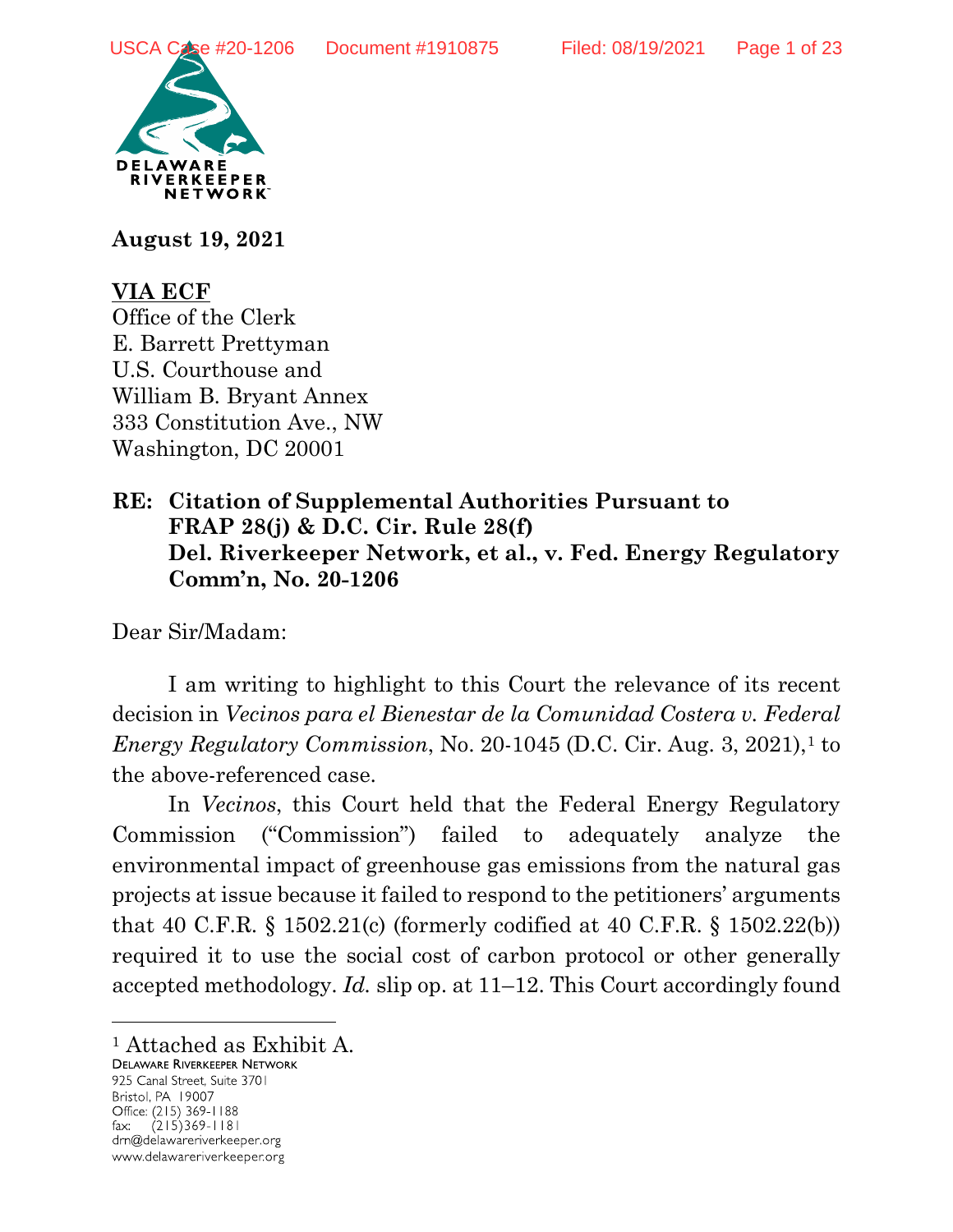this Court explained,

[i]f the [social cost of carbon] protocol is a generally accepted method for estimating the impact of greenhouse gas emissions—as the Commission has previously declined to dispute—and if Petitioner's reading of 40 C.F.R. § 1502.21(c) is correct, then the Commission may have been obligated to use the social cost of carbon protocol in its [Environmental Impact Statement] . . . .

*Id.* at 12–13 (citations omitted). Accordingly, the certificates at issue were remanded to the Commission for further analysis. *Id*. at 13.

Like the petitioners in *Vecinos*, Petitioners here cited to 40 C.F.R. § 1502.22(b) (2019) in support of their argument that the Commission was required to use the social cost of carbon protocol to measure the significance of the Adelphia Gateway Pipeline's greenhouse gas emissions. *See* R. 830 at 60, JA0795, Pet'rs' Br. at 36. As it did in *Vecinos*, the Commission here simply reiterated its reasoning from the Mountain Valley Pipeline, LLC decision. *See* JA0606, JA0882, Commission Br. at 48–50. The Commission's failure to explain the applicability of 40 C.F.R. § 1502.22(b) (2019) to its greenhouse gas analyses amounts to a failure "to respond to significant opposing viewpoints," warranting remand. *See Vecinos*, slip op. at 12.

Respectfully submitted,

## *s/ Kacy C. Manahan*

Kacy C. Manahan, Esq. Delaware Riverkeeper Network 925 Canal Street, Suite 3701 Bristol, PA 19107 215-369-1188 x115 [kacy@delawareriverkeeper.org](mailto:kacy@delawareriverkeeper.org)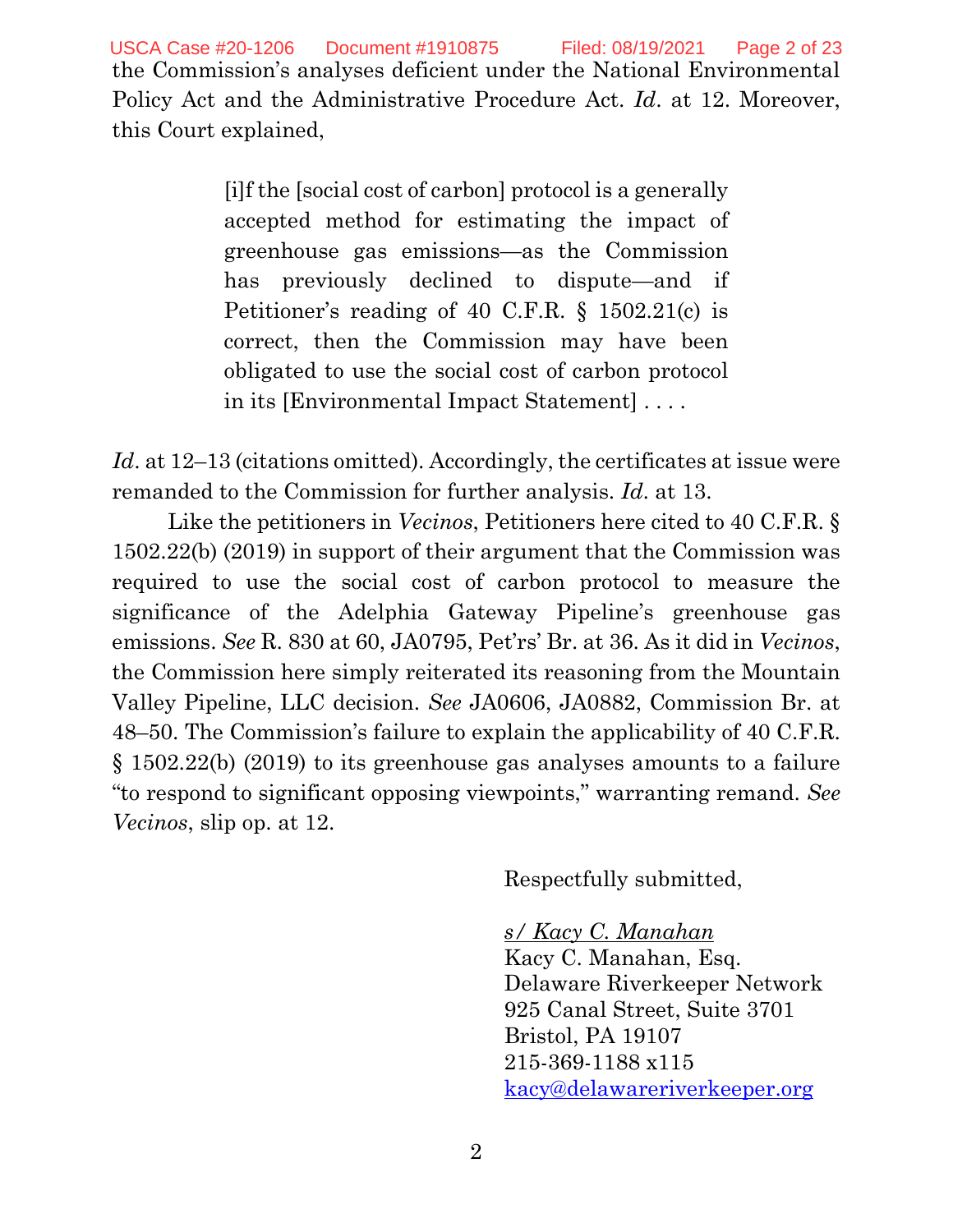*Counsel for Petitioners Delaware Riverkeeper Network and Maya van Rossum, the Delaware Riverkeeper* USCA Case #20-1206 Document #1910875 Filed: 08/19/2021 Page 3 of 23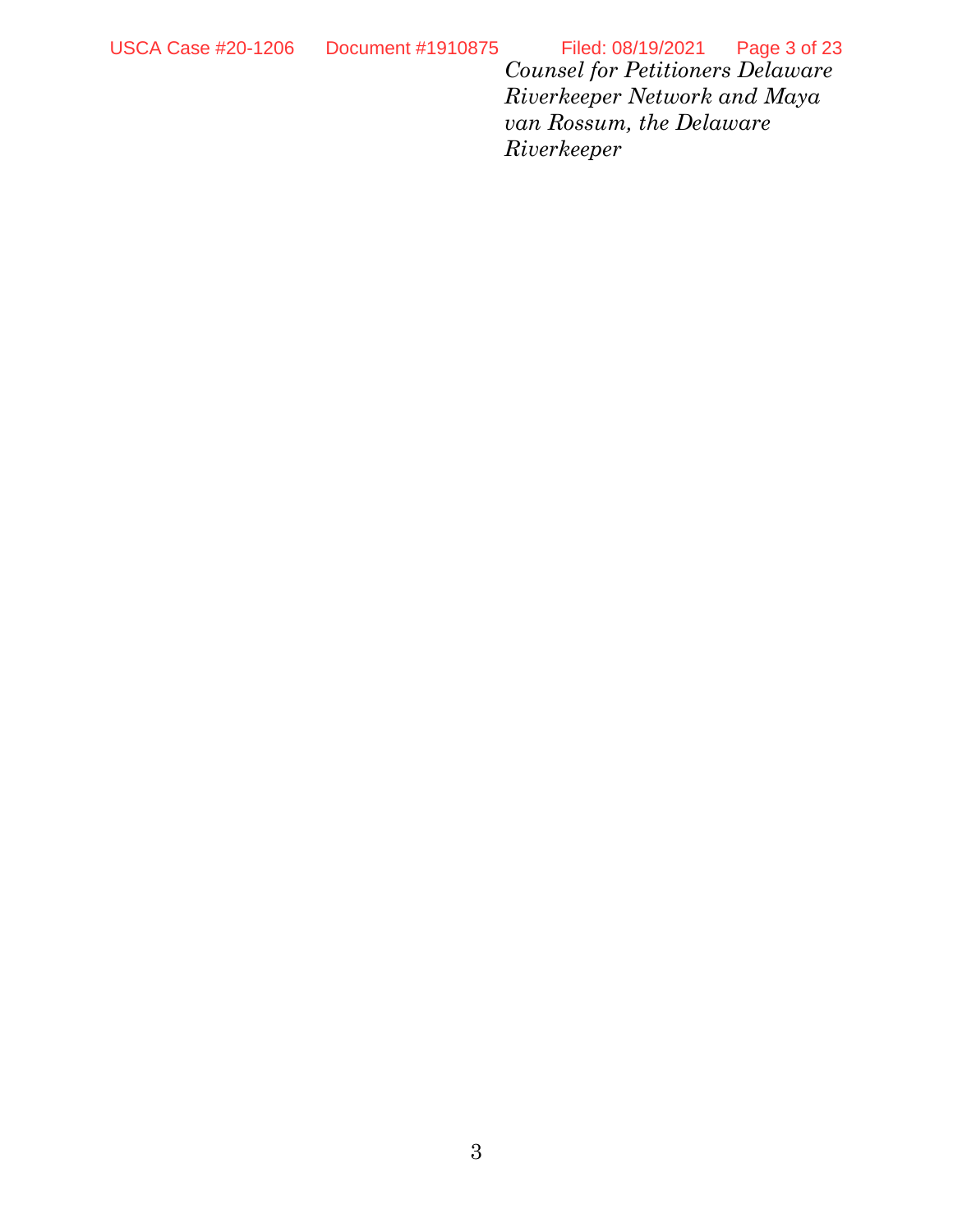### **CERTIFICATE OF SERVICE**

I hereby certify that on August 19, 2021, I electronically filed the foregoing Citation of Supplemental Authorities Pursuant to FRAP 28(j) and D.C. Cir. Rule 28(f) with the Clerk of the Court by using the appellate CM/ECF System and served copies of the foregoing via the Court's CM/ECF system on all ECF-registered counsel.

> s/ Kacy C. Manahan Kacy C. Manahan Delaware Riverkeeper Network 925 Canal Street, Suite 3701 Bristol, PA 19007 Tel.: (215) 369-1188 Email: [kacy@delawareriverkeeper.org](mailto:kacy@delawareriverkeeper.org)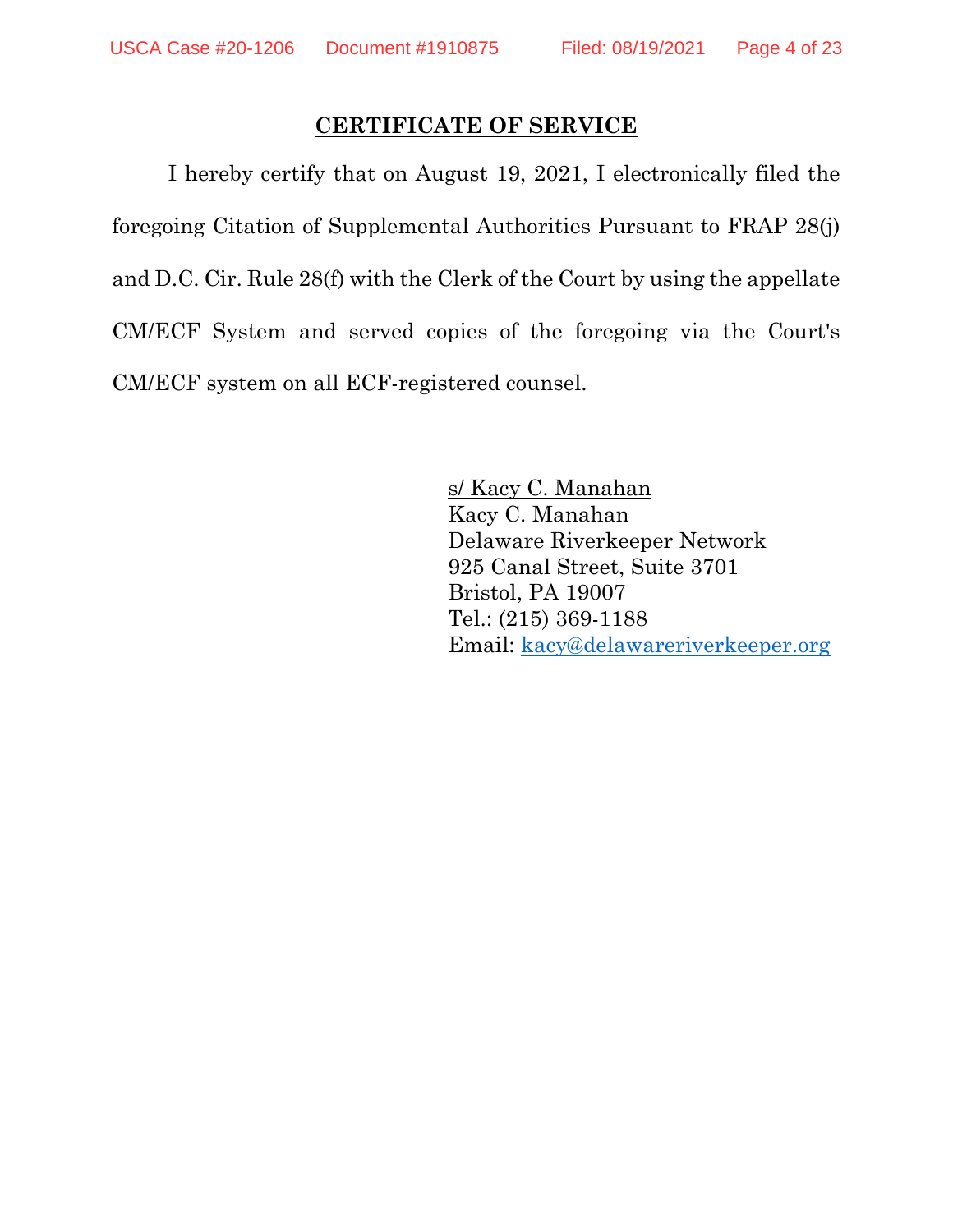# Exhibit A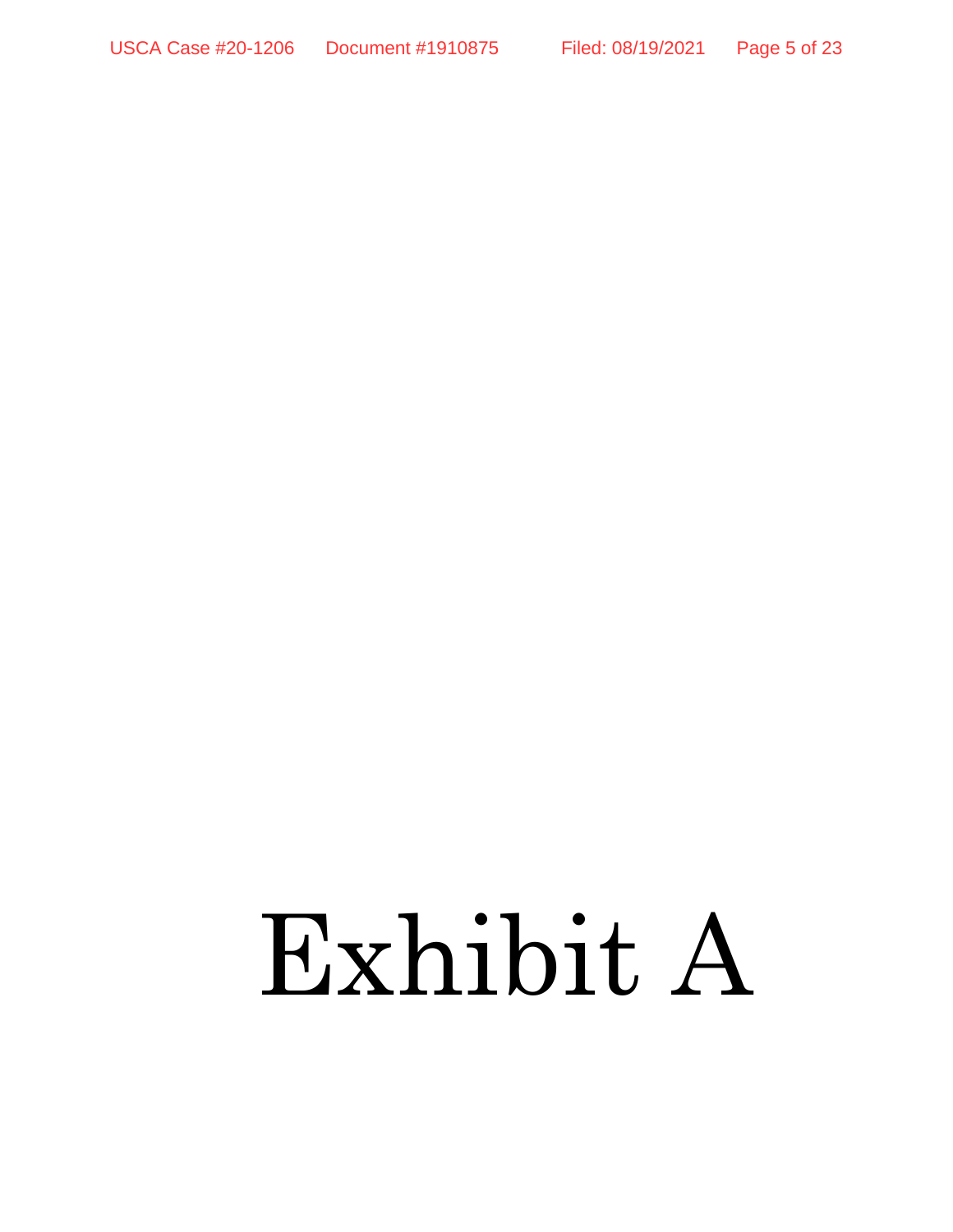## United States Court of Appeals **FOR THE DISTRICT OF COLUMBIA CIRCUIT**

Argued March 23, 2021 Decided August 3, 2021

No. 20-1045

VECINOS PARA EL BIENESTAR DE LA COMUNIDAD COSTERA, ET  $AL.$ **PETITIONERS** 

v.

FEDERAL ENERGY REGULATORY COMMISSION, RESPONDENT

RIO GRANDE LNG, LLC AND RIO BRAVO PIPELINE COMPANY, LLC, INTERVENORS

> On Petition for Review of Orders of the Federal Energy Regulatory Commission

*Nathan Matthews* argued the cause for petitioners. With him on the joint briefs were *Erin Gaines*, *Jennifer Richards* and *Gilberto Hinojosa.*

*Richard L. Revesz* and *Jason A. Schwartz* were on the brief for *amicus curiae* the Institute for Policy Integrity at New York University School of Law in support of petitioners.

*Robert M. Kennedy*, Senior Attorney, Federal Energy Regulatory Commission, argued the cause for respondent.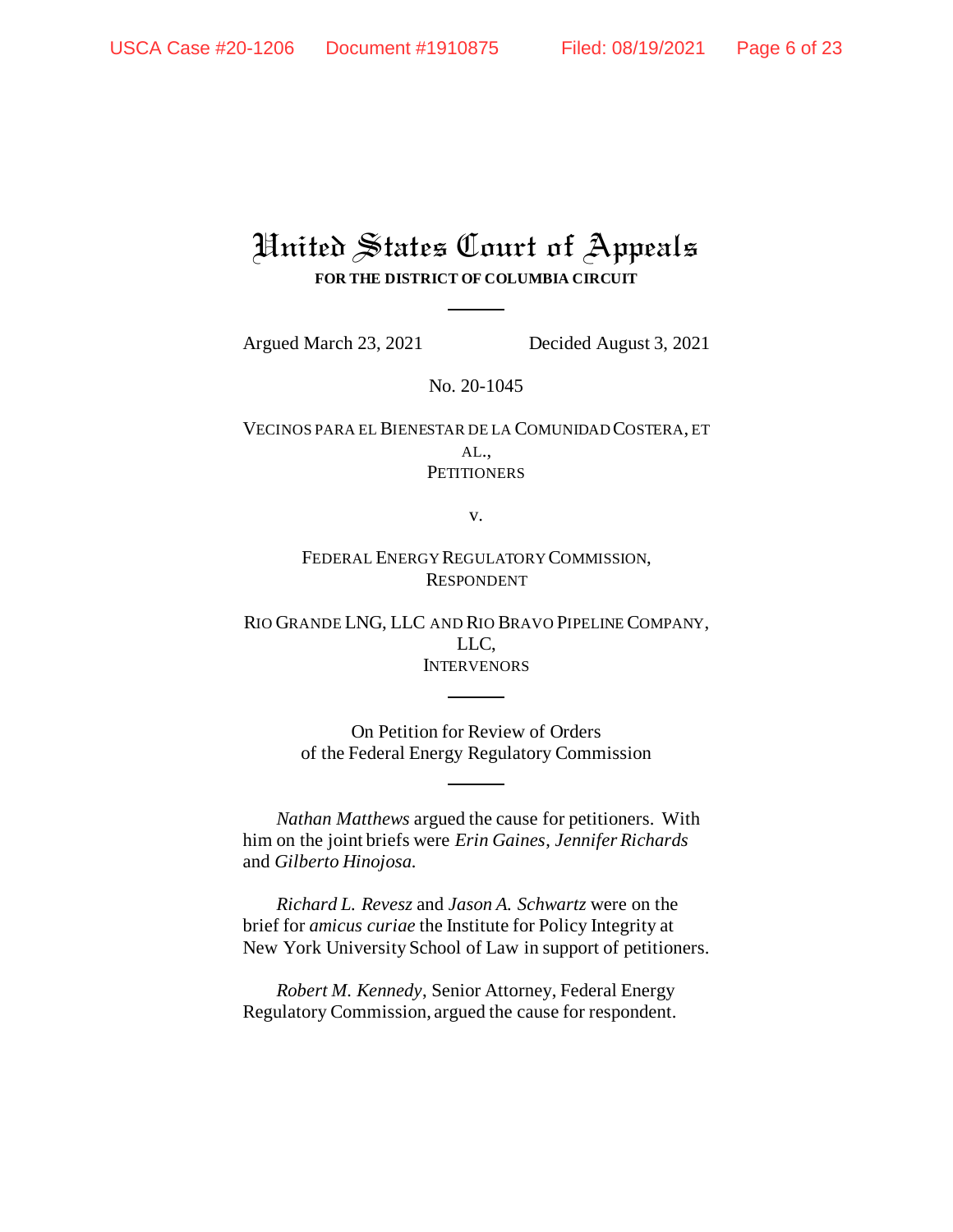With him on the brief were *David L. Morenoff*, Acting General Counsel, and *Robert H. Solomon*, Solicitor.

*John Longstreth* argued the cause for intervenors. With him on the joint brief were *David L. Wochner*, *Jeremy C. Marwell*, *Matthew X. Etchemendy*, *James T. Dawson*, *James D. Seegers*, and *P. Martin Teague*. *Jennifer R. Rinker* entered an appearance.

*Jeffrey R. Holmstead* was on the brief for *amicus curiae*  Interstate Natural Gas Association of America in support of respondent.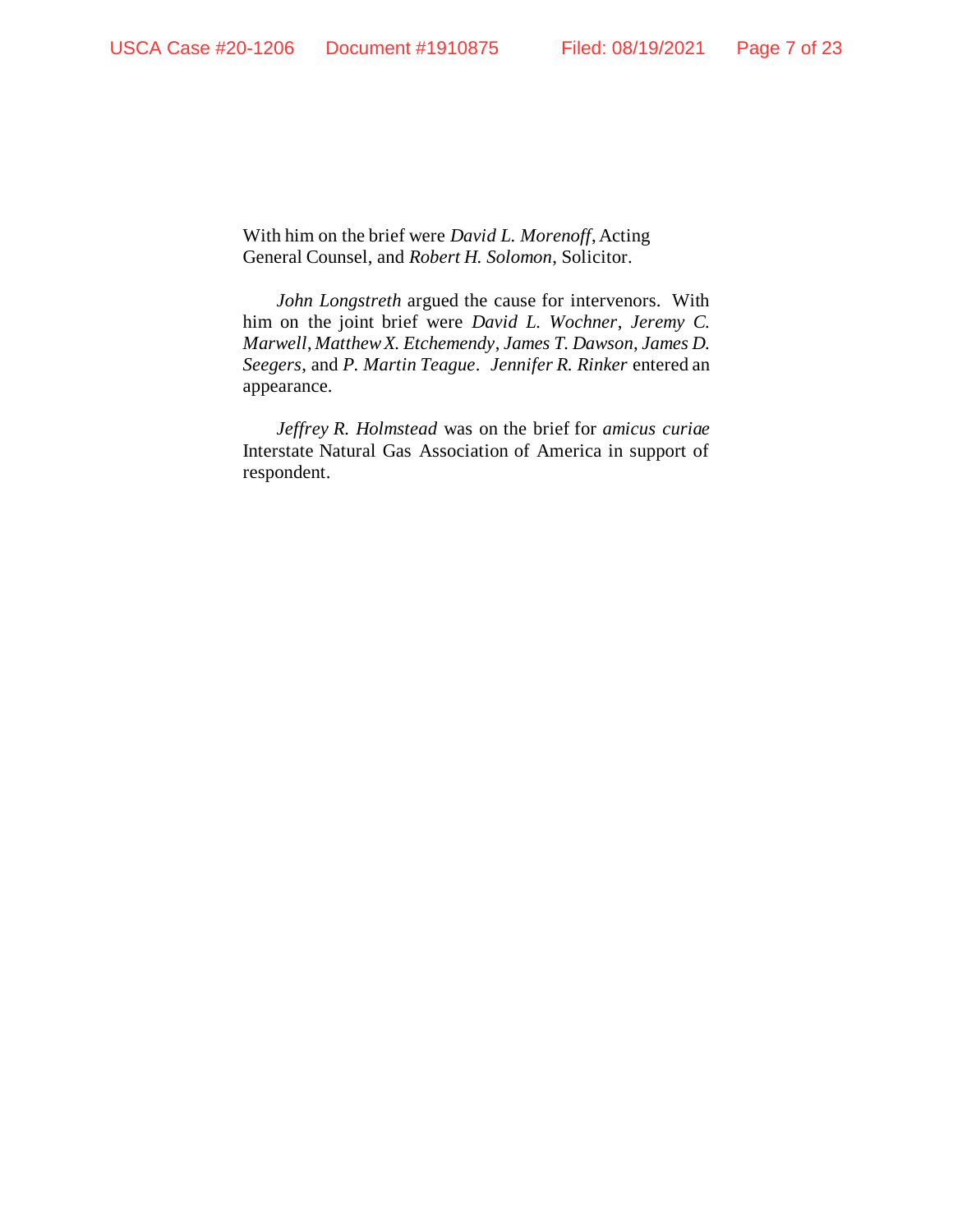#### No. 20-1093

#### VECINOS PARA EL BIENESTAR DE LA COMUNIDAD COSTERA, ET AL., **PETITIONERS**

v.

FEDERAL ENERGY REGULATORY COMMISSION, RESPONDENT

> TEXAS LNG BROWNSVILLE LLC, INTERVENOR

Consolidated with 20-1094

On Petitions for Review of Orders of the Federal Energy Regulatory Commission

*Nathan Matthews* argued the cause for petitioners. With him on the joint briefs were *Jennifer Richards* and *Gilberto Hinojosa.*

*Scott Ray Ediger*, Attorney, Federal Energy Regulatory Commission, argued the cause for respondent. With him on the brief were *David L. Morenoff*, Acting General Counsel, and *Robert H. Solomon*, Solicitor.

*Mark R. Haskell, Brett A. Snyder*, *Barry M. Hartman*, and *Sandra E. Safro* were on the brief for intervenor Texas LNG Brownsville LLC in support of respondent.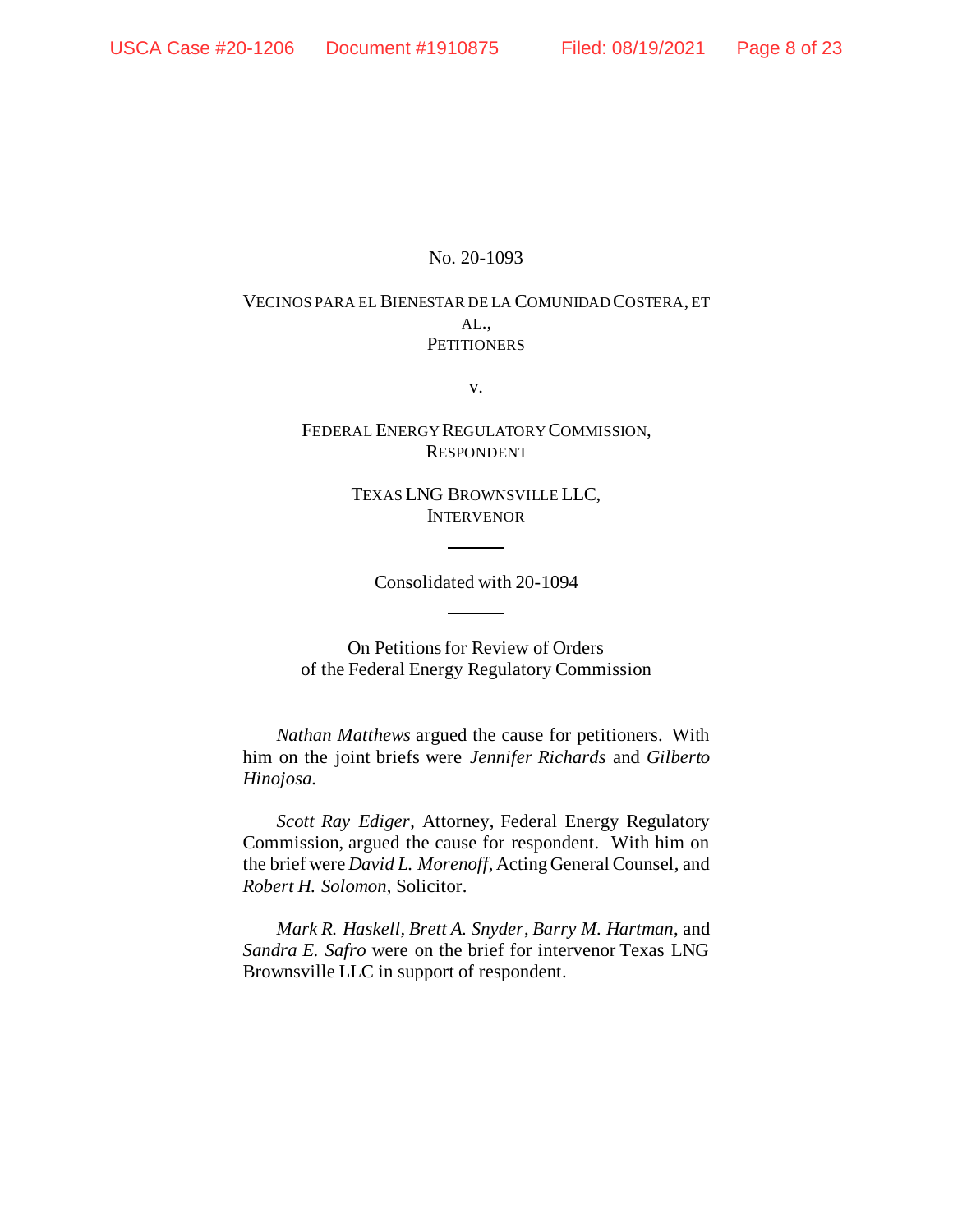Before: SRINIVASAN, *Chief Judge*, WILKINS, *Circuit Judge*, and GINSBURG, *Senior Circuit Judge*.

Opinion for the Court filed by *Circuit Judge* WILKINS.

WILKINS, *Circuit Judge*:Petitioners seek review of the decision by the Federal Energy Regulatory Commission ("the Commission") to authorize the construction and operation of three liquified natural gas ("LNG") export terminals on the shores of the Brownsville Shipping Channel in Cameron County, Texas, and the construction and operation of two 135 mile pipelines that will carry LNG to one of those terminals. The petition in No. 20-1045 concerns the Commission's approval of one of the terminals (the "Rio Grande terminal") and the pipelines. The petitions in Nos. 20-1093 and 20-1094 concern the Commission's approval of the other two terminals (the "Annova terminal" and "Texas terminal," respectively).

Petitioners raise several claims under the National Environmental Policy Act ("NEPA"), the Administrative Procedure Act ("APA"), and the Natural Gas Act ("NGA"). In this opinion, we dismiss the petition in No. 20-1093 as moot, and grant the other petitions for review with respect to Petitioners' claims that the Commission's analyses of the projects' impacts on climate change and environmental justice communities were deficient under NEPA and the APA, and that the Commission failed to justify its determinations of public interest and convenience under Sections 3 and 7 of the NGA. We remand without *vacatur* for the Commission to remedy those failures. In an accompanying judgment, we deny the petitions for review with respect to Petitioners' remaining claims, which we find to be without sufficient merit to warrant explication in a published opinion, *see, e.g.*, *Greene v. Dalton*, 164 F.3d 671, 676 (D.C. Cir. 1999).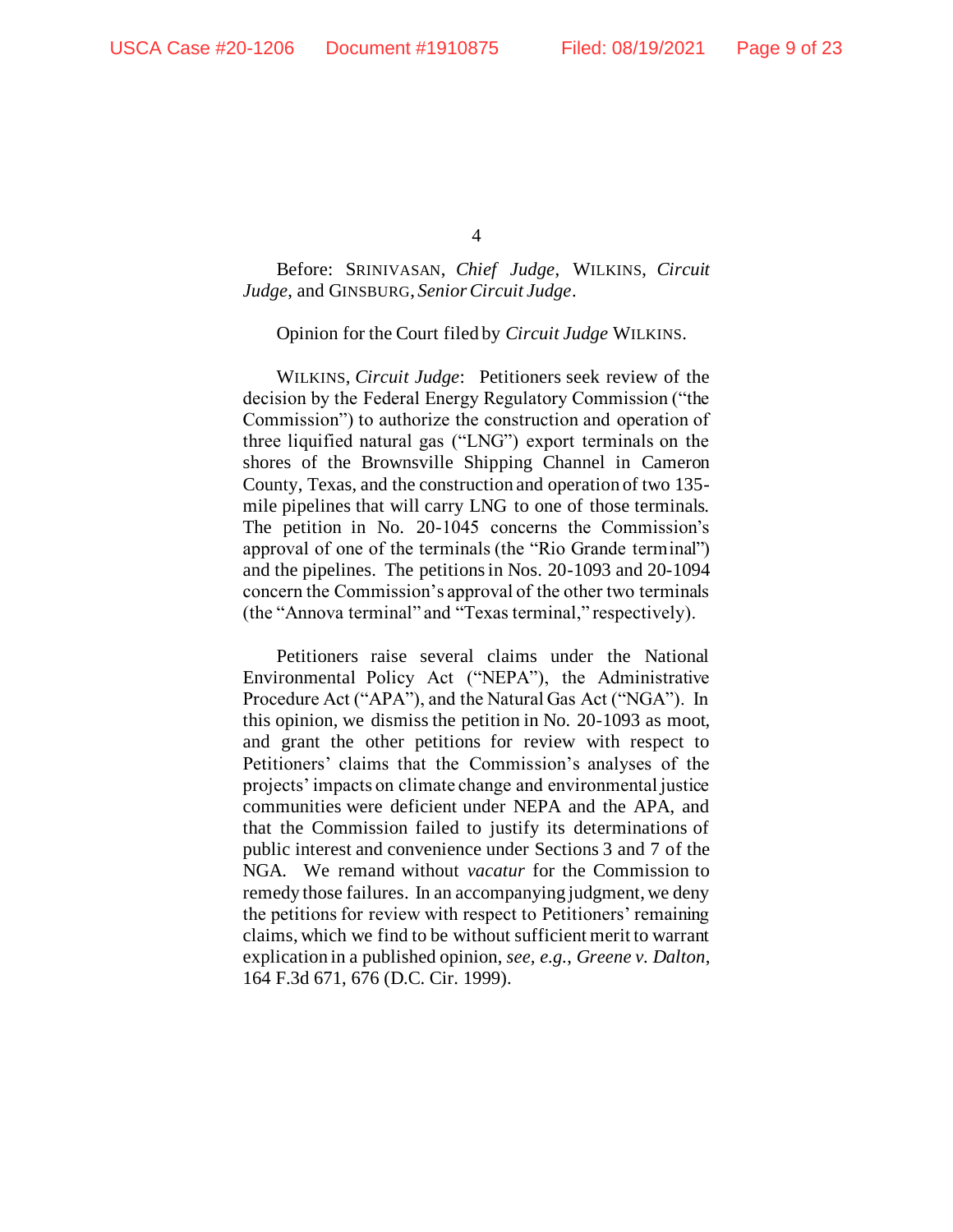#### **I.**

The Commission and the Department of Energy ("the Department") share responsibility for regulating the domestic transport and export of LNG. The Department maintains exclusive authority over the export of LNG as a commodity. 42 U.S.C. § 7151(b). The Department has delegated to the Commission the authority to approve or disapprove the siting, construction, expansion, or operation of an LNG terminal for exporting LNG. U.S. Department of Energy, Delegation Order No. 00-004.00A, § 1.21.A (May 16, 2006); *cf.* 15 U.S.C. § 717b(e)(1). Thus, a would-be exporter of LNG must obtain authorization from the Department to export LNG and authorization from the Commission to construct and operate the necessary facilities. *Sierra Club v. FERC*, 827 F.3d 36, 41 (D.C. Cir. 2016). In addition, the NGA requires the Commission's approval for the construction and operation of interstate LNG pipelines. 15 U.S.C. § 717f(c)(1)(A).

Before authorizing the construction and operation of a proposed LNG facility or pipeline, the Commission must conduct an environmental review under NEPA. *See* 42 U.S.C. § 4332(2)(C). Where, as here, the Commission determines that approval of an LNG facility or pipeline is a "major Federal action[]" that will "significantly affect[] the quality of the human environment," the Commission must prepare a detailed Environmental Impact Statement ("EIS") that addresses (i) the environmental impact of the proposed action; (ii) any "adverse environmental effects" that "cannot be avoided" if the proposal is implemented; (iii) available alternatives to the proposed action; (iv) the "relationship between local short-term uses of [the] environment and the maintenance and enhancement of long-term productivity"; and (v) "any irreversible and irretrievable commitments of resources" that "would be involved in the proposed action should it be implemented." *Id.*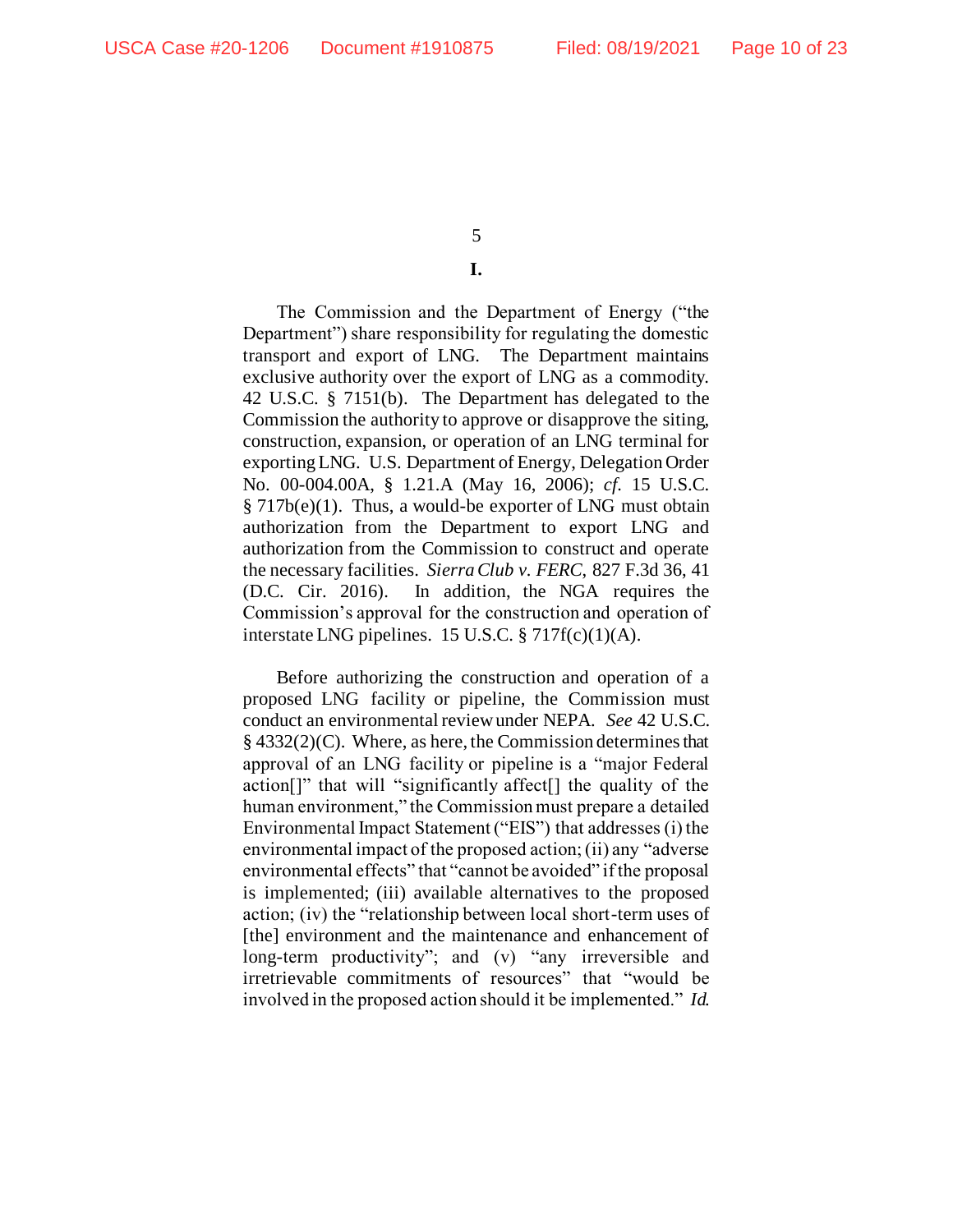The purpose of the EIS is to "force[] the agency to take a 'hard look' at the environmental consequences of its actions, including alternatives to its proposed course," and to "ensure[] that these environmental consequences, and the agency's consideration of them, are disclosed to the public." *Sierra Club v. FERC*, 867 F.3d 1357, 1367 (D.C. Cir. 2017).

Apart from NEPA, Executive Order 12,898, § 1-101, 59 Fed. Reg. 7,629 (Feb. 11, 1994), requires that, "[t]o the greatest extent practicable and permitted by law," federal agencies "shall make achieving environmental justice part of [their] mission by identifying and addressing, as appropriate, disproportionately high and adverse human health or environmental effects of [their] programs, policies, and activities on minority populations and low-income populations." *Id.* To that end, the Order requires federal agencies to conduct "environmental justice" analyses by "collect[ing], maintain[ing], and analyz[ing] information on the race, national origin, income level, and other readily accessible and appropriate information for areas surrounding facilities or sites expected to have a substantial environmental, human health, or economic effect on the surrounding populations." *Id.* § 3-302(b).

Finally, the NGA requires the Commission to determine whether a proposed project comports with the public interest. The NGA's requirements differ depending on whether the proposed project is an LNG facility or pipeline. The Commission must authorize the construction and operation of a proposed LNG facility unless it determines that the facility "will not be consistent with the public interest." 15 U.S.C. § 717b(a). By contrast, the Commission may not authorize the construction and operation of a proposed interstate LNG pipeline unless it determines that the pipeline "is or will be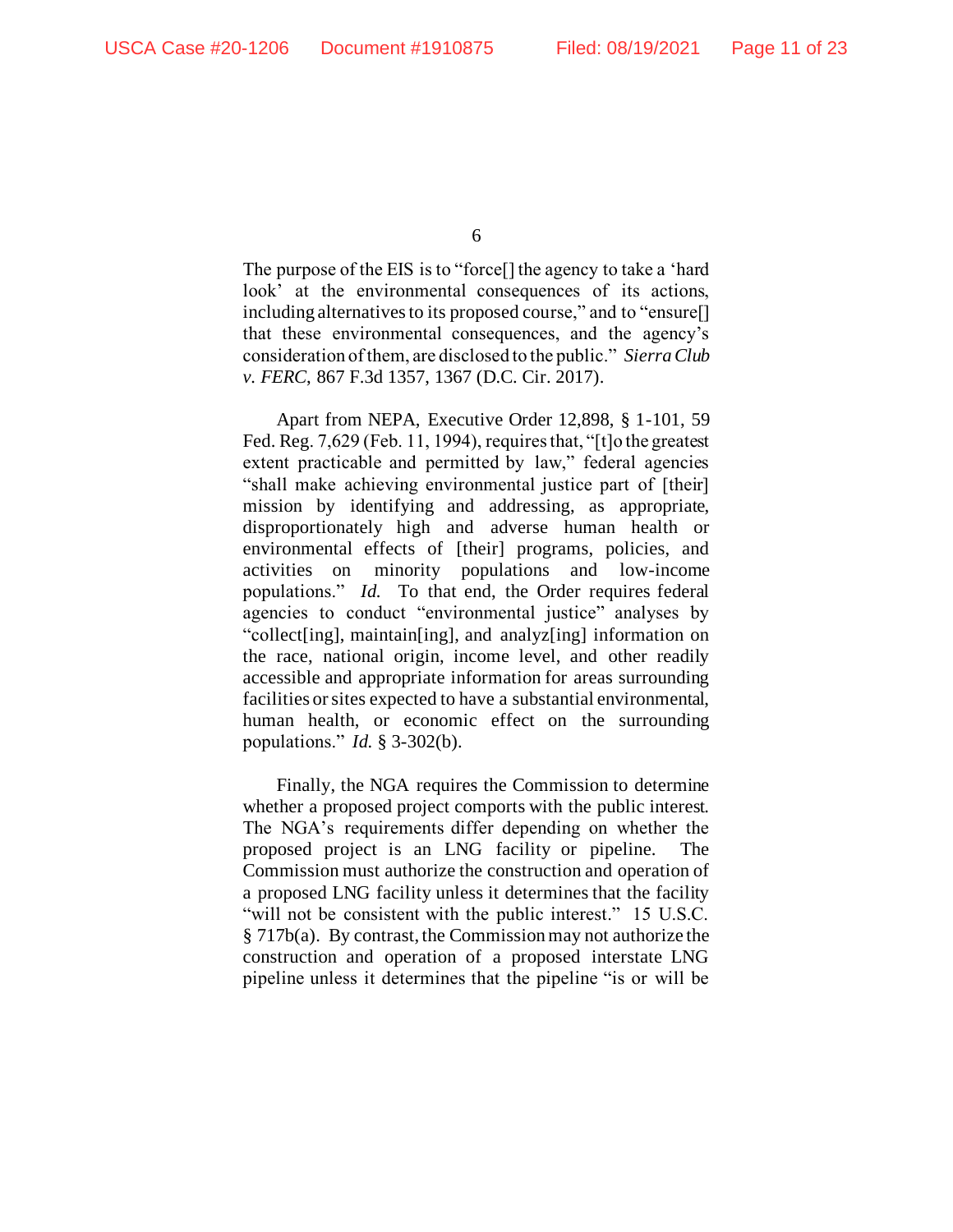required by the present or future public convenience and necessity." *Id.* § 717f(e).

#### **II.**

In March 2016, Texas LNG Brownsville LLC ("Texas LNG, LLC") applied to the Commission for authorization to construct and operate an LNG export terminal (the "Texas terminal") on a 635-acre site on the northern shore of the Brownsville Shipping Channel in Cameron Country, Texas. In May 2016, Rio Grande LNG, LLC ("Rio Grande, LLC") applied to the Commission for authorization to construct and operate an LNG export terminal (the "Rio Grande terminal") on a 750-acre site on the same shore. Also in May 2016, Rio Bravo Pipeline Company ("Rio Bravo Co.") applied to the Commission for authorization to construct and operate a new interstate natural gas pipeline system to supply gas to the Rio Grande export terminal. (Both Rio Grande, LLC and Rio Bravo Co. are wholly-owned subsidiaries of NextDecade LNG, LLC, a U.S. energy project development and management company.). In July 2016, Annova LNG Common Infrastructure, LLC ("Annova, LLC") and three affiliate entities applied to the Commission for authorization to construct and operate an LNG export terminal (the "Annova terminal") on a 731-acre site on the southern shore of the Brownsville Shipping Channel. Each company had previously received authorization from the Department to export LNG.

The Commission completed an EIS for each project in the spring of 2019 and issued final orders approving the projects later that year. *See Order Granting Authorization Under Section 3 of the Natural Gas Act*, 169 FERC ¶ 61,130 (Nov. 22, 2019) ("*Texas Order*"); *Order Granting Authorizations Under Sections 3 and 7 of the Natural Gas Act*, 169 FERC ¶ 61,131 (Nov. 22, 2019) ("*Rio Grande and Rio Bravo Order*"); *Order*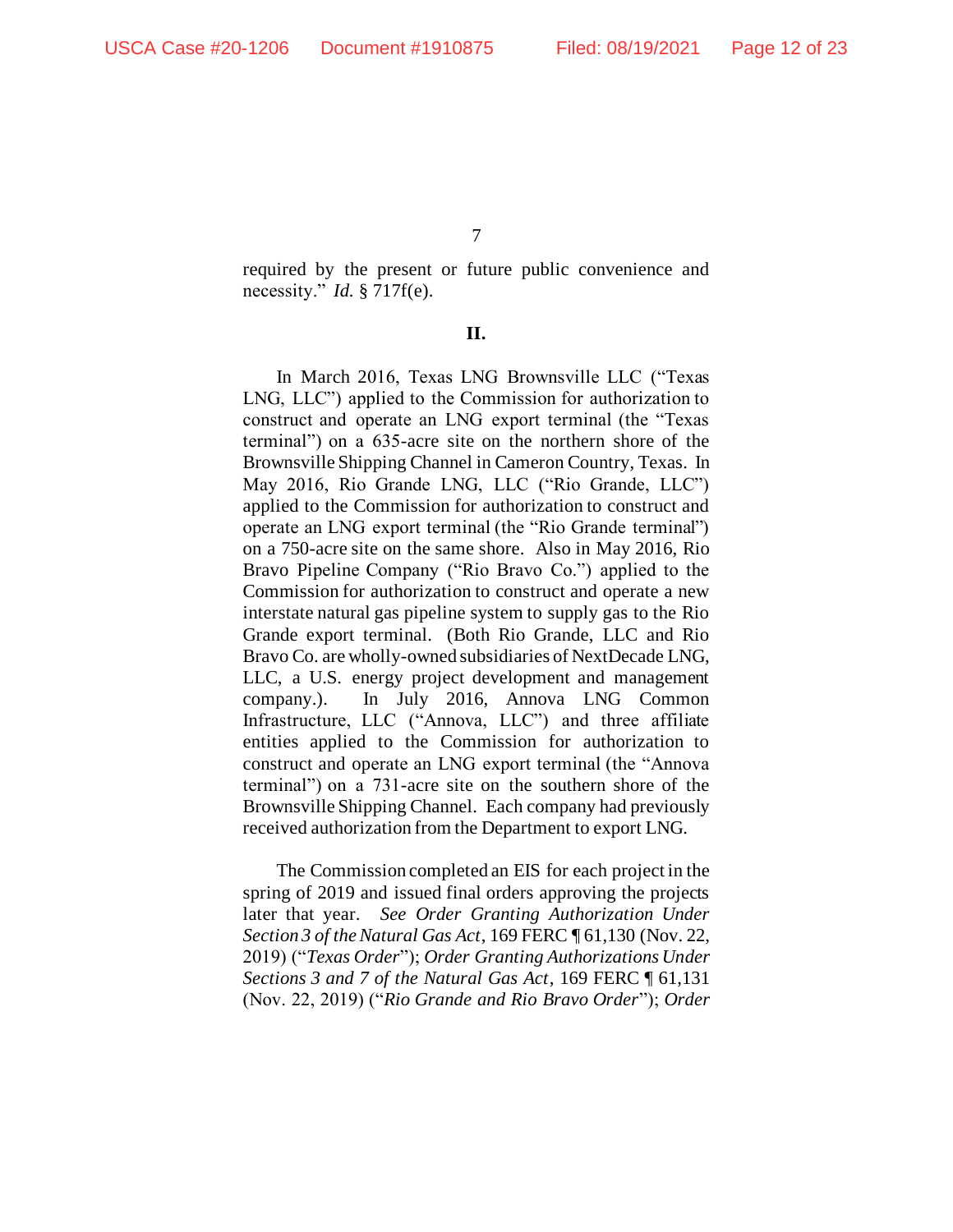*Granting Authorizations Under Section 3 of the Natural Gas Act*, 169 FERC ¶ 61,132 (Nov. 22, 2019) ("*Annova Order*"). Petitioners—residents, environmental groups, and a nearby city—intervened in the Commission's proceedings and timely sought rehearing of the orders. In all of their requests for rehearing, Petitioners argued that the Commission's analyses of the projects' ozone emissions and impacts on climate change and environmental justice communities were deficient under NEPA and the APA, and that the Commission failed to justify its determinations of public interest and convenience under Sections 3 and 7 of the NGA. In their request for rehearing of the Commission's order authorizing the Rio Grande and Rio Bravo projects, Petitioners also argued that the Commission violated NEPA by failing to adequately analyze alternative project designs.

The Commission denied Petitioners' requests for rehearing in early 2020. *See Order on Rehearing and Stay*, 170 FERC ¶ 61,046 (Jan. 23, 2020) (Rio Grande terminal and Rio Bravo pipeline system); *Order on Rehearing and Stay*, 170 FERC ¶ 61,139 (Feb. 21, 2020) (Texas terminal); *Order on Rehearing and Stay*, 170 FERC ¶ 61,140 (Feb. 21, 2020) (Annova terminal). Petitioners timely sought review from this Court, and Texas LNG, LLC, Rio Grande, LLC, Rio Bravo Co., and Annova, LLC intervened as respondents. Prior to oral argument, Annova, LLC informed the Commission that it was abandoning its project, and sought permission from this Court to withdraw as an intervenor, which we granted. Because the Annova project will not go forward, we dismiss the petition in No. 20-1093 as moot. *See, e.g.*, *Oregon v. FERC*, 636 F.3d 1203, 1206 (9th Cir. 2011). We have jurisdiction over the other petitions under 15 U.S.C. § 717r(b).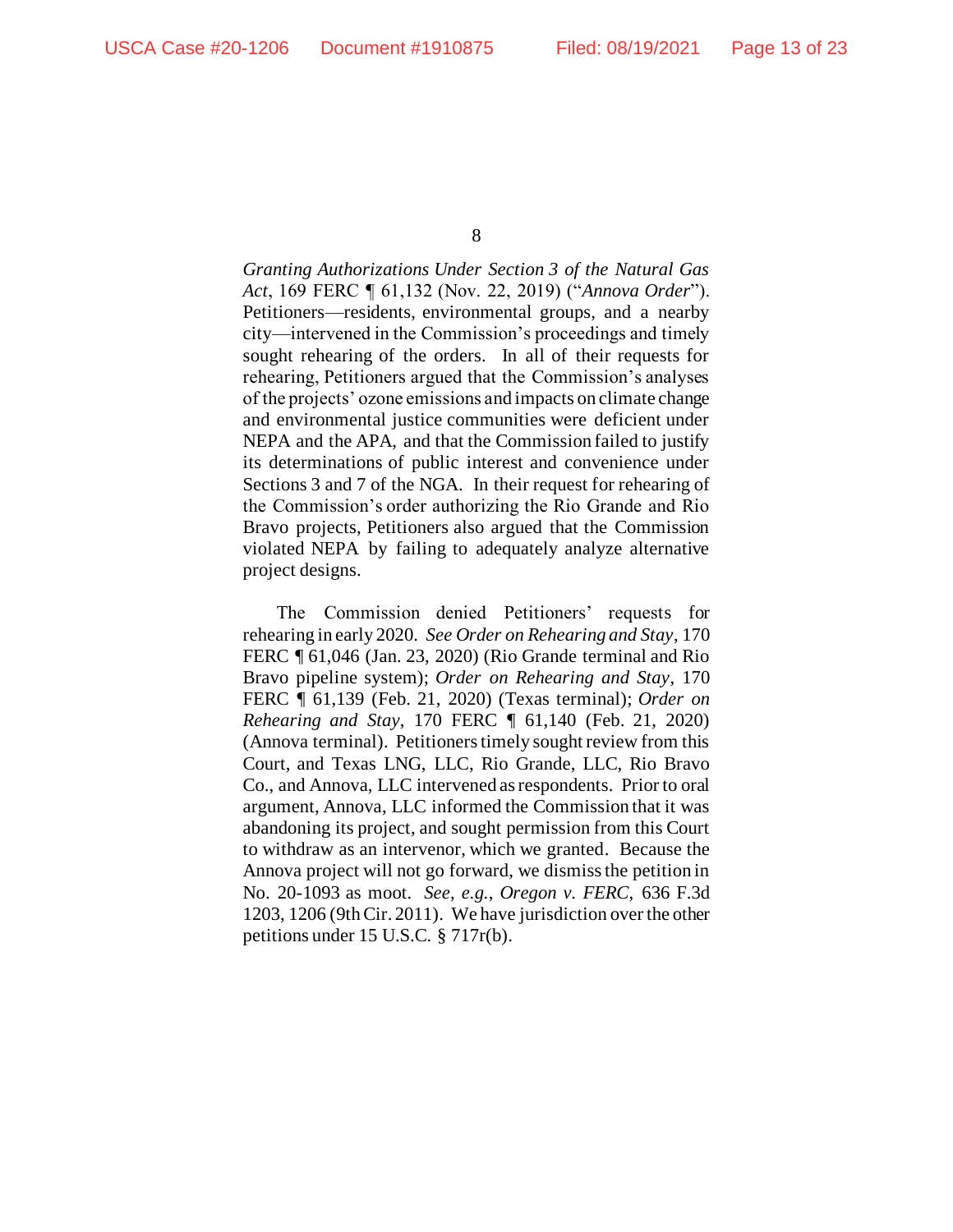#### **III.**

In this opinion, we address Petitioners' claims that the Commission's analyses of the projects' impacts on climate change and environmental justice communities were deficient under NEPA and the APA, and that the Commission failed to justify its determinations of public interest and convenience under Sections 3 and 7 of the NGA.

#### **A.**

We begin with the Commission's analyses of the projects' greenhouse gas emissions.

We review an agency's NEPA analysis under the arbitrary and capricious standard of the APA. *Nevada v. Dep't of Energy*, 457 F.3d 78, 87 (D.C. Cir. 2006). Our mandate is not to "'flyspeck' an agency's environmental analysis," *id.* at 93, but "simply to ensure that the agency has adequately considered and disclosed the environmental impact of its actions," *WildEarth Guardians v. Jewell*, 738 F.3d 298, 308 (D.C. Cir. 2013) (quoting *City of Olmsted Falls v. FAA*, 292 F.3d 261, 269 (D.C. Cir. 2002)). "Accordingly, we ask whether the agency examined the relevant data and articulated a satisfactory explanation for its action, including a rational connection between the facts found and the choice made." *Birckhead v. FERC*, 925 F.3d 510, 515 (D.C. Cir. 2019) (per curiam) (internal quotation marks and alterations omitted) (quoting *Motor Vehicle Mfrs. Ass'n, Inc. v. State Farm Mut. Auto. Ins. Co.*, 463 U.S. 29, 43 (1983)). We also ask whether the agency addressed "opposing viewpoints." *Nevada*, 457 F.3d at 93; *cf.* 40 C.F.R. § 1502.9(c) ("At appropriate points in the final statement, the agency shall discuss any responsible opposing view that was not adequately discussed in the draft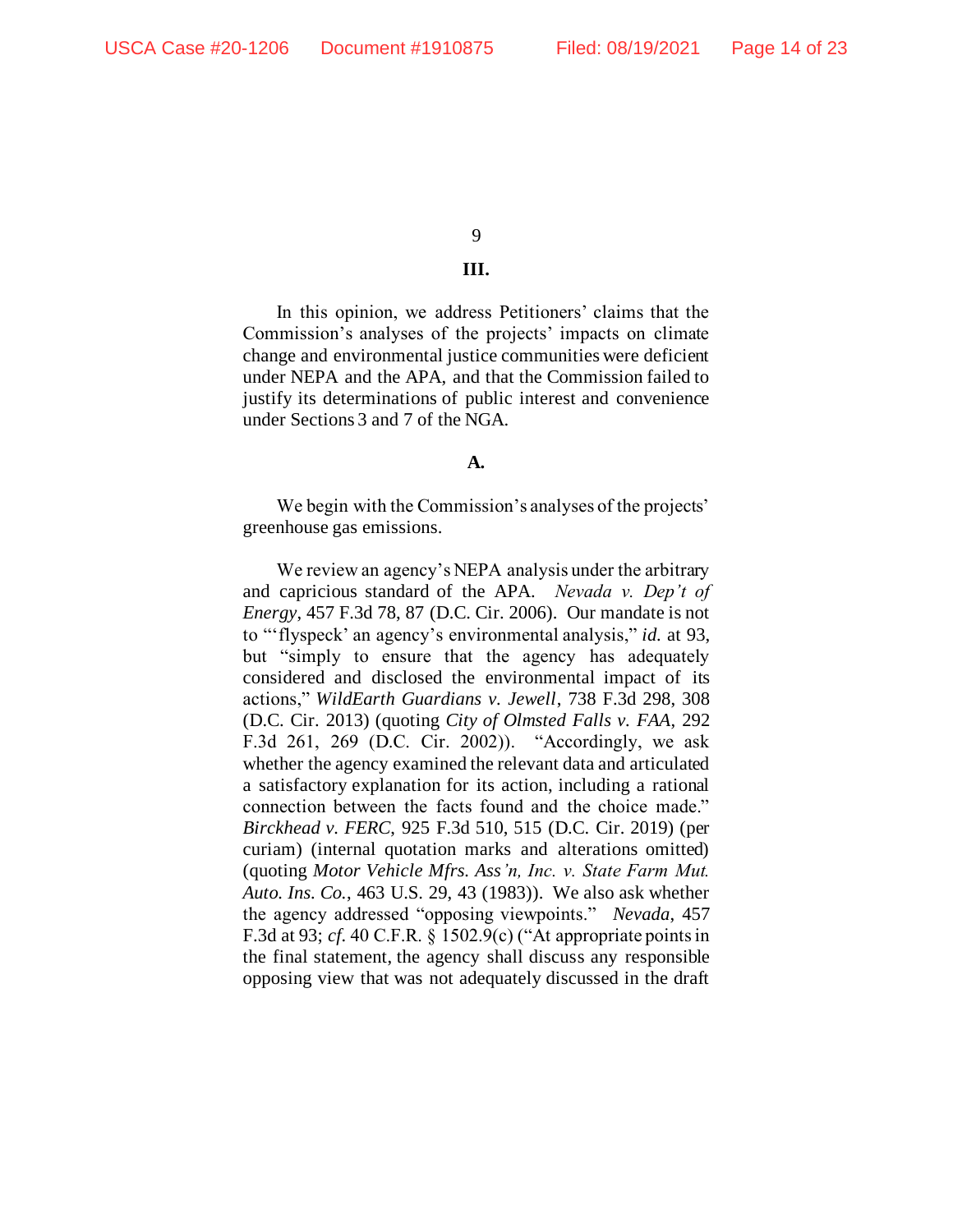statement and shall indicate the agency's response to the issues raised.").

In its EIS for each project, the Commission quantified the greenhouse gas emissions associated with the construction and operation of the project, described "existing and potential cumulative climate change impacts in the Project area," No. 20-1045 J.A. 663 (Rio Grande terminal and Rio Bravo pipeline system); No. 20-1094 J.A. 1035 (Texas terminal), and explained that "[c]onstruction and operation of the Project would increase the atmospheric concentration of [greenhouse gases] in combination with past, current, and future emissions from all other sources globally and contribute incrementally to future climate change impacts," No. 20-1045 J.A. 664; No. 20- 1094 J.A. 1036.

In each EIS, however, the Commission concluded that it was "unable to determine the significance of the Project's contribution to climate change." No. 20-1045 J.A. 665; No. 20-1094 J.A. 1036.The Commission explained that "there is no universally accepted methodology to attribute discrete, quantifiable, physical effects on the environment to [the] Project's incremental contribution to [greenhouse gas emissions]," and that therefore "it is not currently possible to determine localized or regional impacts from [greenhouse gas] emissions from the Project." No. 20-1045 J.A. 664–65; No. 20-1094 J.A. 1036.

Petitioners contend that the Commission was required to do more. Specifically, Petitioners argue that 40 C.F.R. § 1502.21(c) (codified at the time the Commission completed its EIS's at 40 C.F.R. § 1502.22(b)), required the Commission to use the "social cost of carbon" protocol or some other generally accepted methodology to evaluate the impact of each project's contribution to climate change. That regulation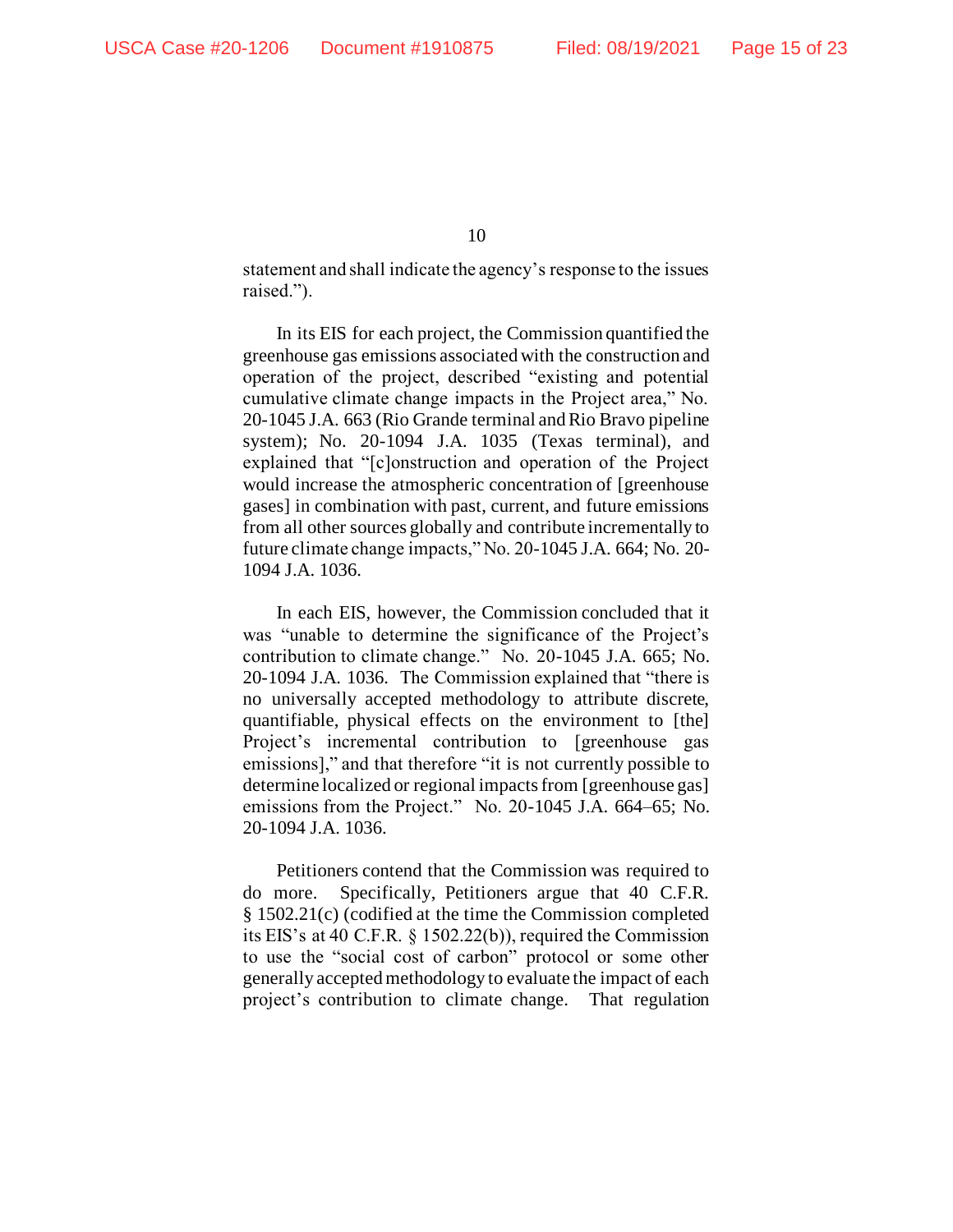provides that "[i]f . . . information relevant to reasonably foreseeable significant adverse impacts cannot be obtained . . . because the means to obtain it are not known, the agency shall include within the environmental impact statement . . . [t]he agency's evaluation of such impacts based upon theoretical approaches or research methods generally accepted in the scientific community." 40 C.F.R. § 1502.21(c). The "social cost of carbon" protocol, which Petitioners suggest as one generally accepted method for evaluating the significance of the projects' contributions to climate change, is a tool for estimating the cost of climate change caused by greenhouse gas emissions, developed by a federal interagency working group in 2010, and "withdrawn as no longer representative of governmental policy" by executive order in 2017. *See*  Executive Order 13,783, 82 Fed. Reg. 16,093 (Mar. 28, 2017).

Petitioners raised their argument concerning 40 C.F.R. § 1502.21(c) in comments responding to the Commission's draft EIS's and in their rehearing requests, but the Commission at no point addressed the significance of that regulation. The Commission did, however, explain that it would not use the social cost of carbon protocol for three reasons: (1) no consensus exists as to the appropriate discount rate to use for analyses spanning multiple generations; (2) the tool does not measure the actual incremental impacts of a project on the environment; and (3) there are no established criteria identifying the monetized values that are to be considered "significant" for the purpose of a NEPA analysis. No. 20-1045 J.A. 158; No. 20-1094 J.A. 710.

To the extent that the Commission failed to respond to Petitioners' argument that 40 C.F.R. § 1502.21(c) required it to use the social cost of carbon protocol or some other generally accepted methodology to assess of the impact of the projects' greenhouse gas emissions, we agree with Petitioners that the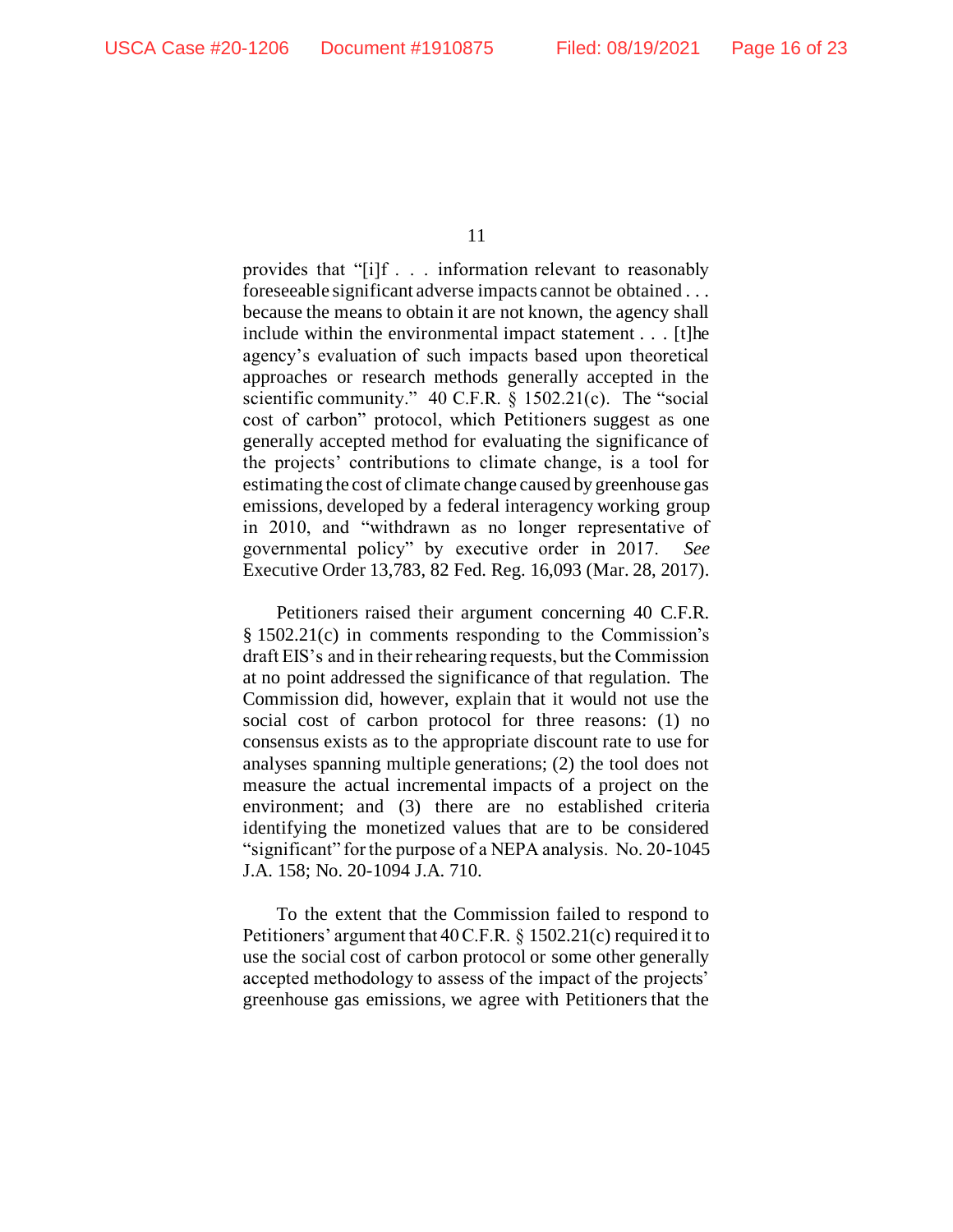Commission failed to adequately analyze the impact of the projects' greenhouse gas emissions. The regulation appears applicable on its face; the Commission determined that the projects would "contribute incrementally to future climate change impacts," No. 20-1045 J.A. 664–65; No. 20-1094 J.A. 1036, but it could not obtain "information relevant to [those] impacts . . . because the means to obtain it [were] not known," 40 C.F.R. § 1502.21(c). Therefore, 40 C.F.R. § 1502.21(c) would seem to have required the Commission to "evaluat[e] . . . such impacts based upon theoretical approaches or research methods generally accepted in the scientific community." *Id.*  $§ 1502.21(c)(4)$ . Yet the Commission did not discuss, or even cite, 40 C.F.R. § 1502.21(c) in its rehearing order. Nor did it do so in its briefing in this case. Nor did it cite any previous decision by this Court or the Commission addressing the significance of the regulation in any detail. Because the Commission failed to respond to significant opposing viewpoints concerning the adequacy of its analyses of the projects' greenhouse gas emissions, we find its analyses deficient under NEPA and the APA. *See, e.g.*, *TransCanada Power Mktg. Ltd. v. FERC*, 811 F.3d 1, 12–13 (D.C. Cir. 2015).

The Commission's discussion of the social cost of carbon protocol does not excuse its failure to address the significance of 40 C.F.R. § 1502.21(c). Although we have previously held that the Commission was not required to use the social cost of carbon protocol where the Commission gave the same three reasons for not using the protocol that it gave in its orders denying Petitioners' rehearing requests, *see EarthReports, Inc. v. FERC*, 828 F.3d 949, 956 (D.C. Cir. 2016), the petitioners in that case presented no argument concerning 40 C.F.R. § 1502.21(c), and so our decision did not address the significance of that regulation to the Commission's refusal to use the social cost of carbon protocol. Moreover, if the protocol is a generally accepted method for estimating the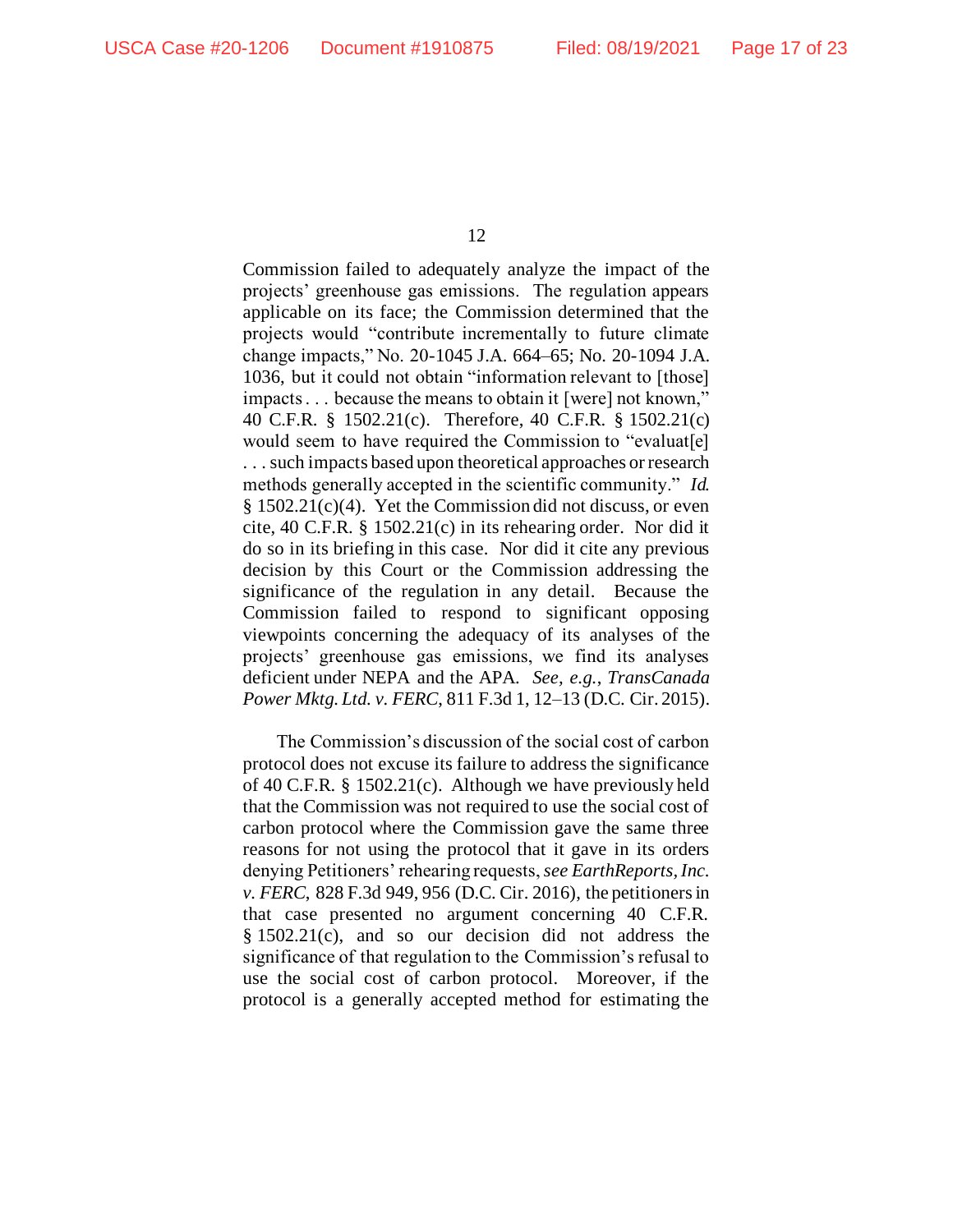impact of greenhouse gas emissions—as the Commission has previously declined to dispute, *see Order Denying Rehearing*, 164 FERC ¶ 61,099, at \*10 (Aug. 10, 2018)—and if Petitioners' reading of 40 C.F.R. § 1502.21(c) is correct, then the Commission may have been obligated to use the social cost of carbon protocol in its EIS, notwithstanding its concerns that no consensus exists as to an appropriate discount rate, that the tool provides a dollar estimate but does not measure the actual incremental impacts of a project on the environment, and that there are no established criteria for evaluating whether a given monetary cost is "significant." For instance, as Petitioners suggest, the Commission might have chosen a discount rate according to recommendations by the Office of Management and Budget in 2013, *see* Office of Mgmt. & Budget, Office of the President, OMB Circular A–4, at 30–35, or else used a range of rates, and articulated its own criteria for assessing the significance of the projected costs of the projects' greenhouse gas emissions. Of course, we do not hold that the Commission was indeed required to do any of that. But we do hold that the Commission was required to address Petitioners' argument concerning the significance of 40 C.F.R. § 1502.21(c), and that its failure to do so rendered its analyses of the projects' greenhouse gas emissions deficient. On remand, the Commission must explain whether 40 C.F.R. § 1502.21(c) calls for it to apply the social cost of carbon protocol or some other analytical framework, as "generally accepted in the scientific community" within the meaning of the regulation, and if not, why not.

#### **B.**

We now turn to the Commission's environmental justice analyses.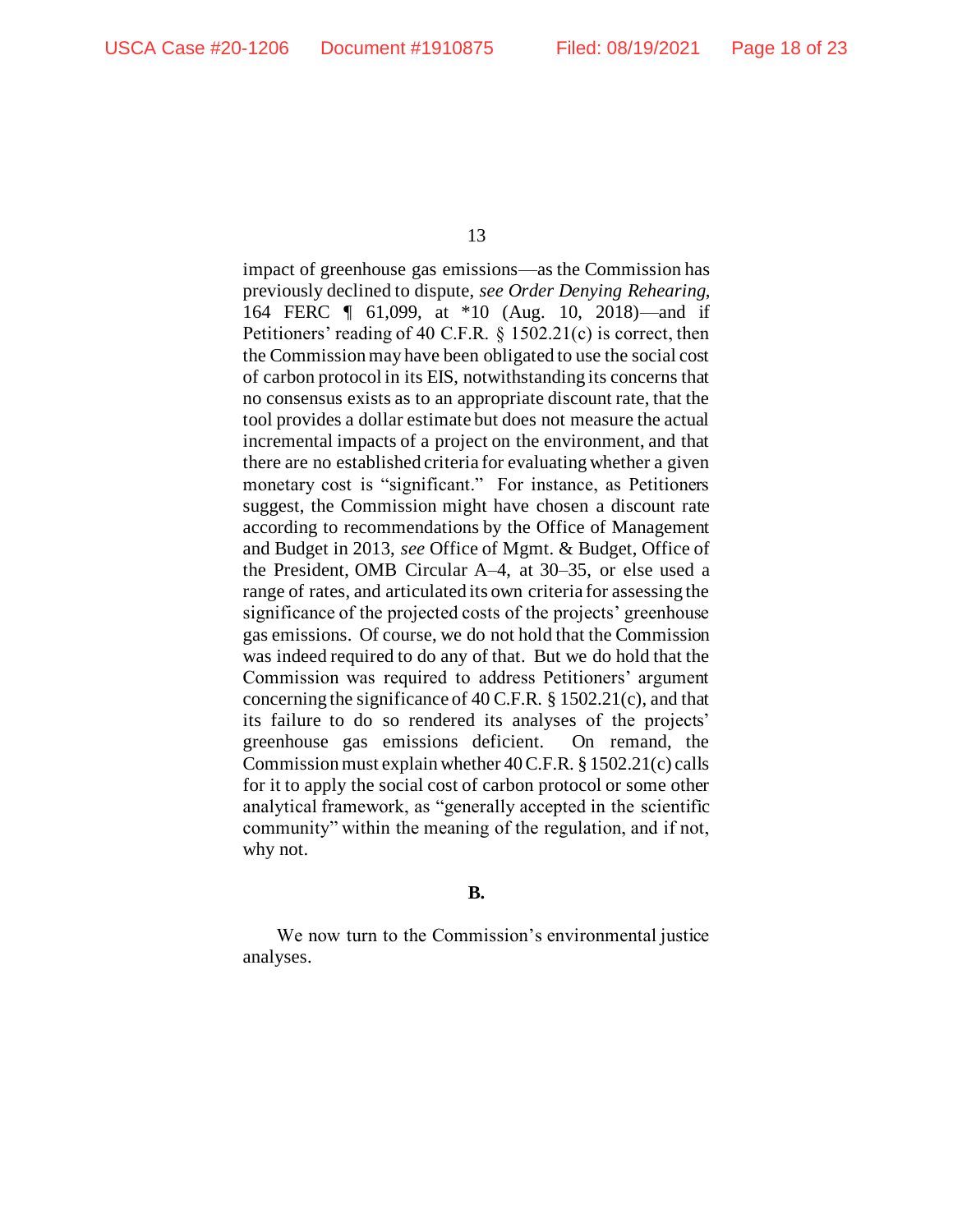Although the executive order requiring agencies to assess the environmental effects of their actions on environmental justice communities expressly states that it does not create a private right to judicial review, Executive Order 12,898, § 6- 609, 59 Fed. Reg. at 7,632–33, a petitioner may challenge an agency's environmental justice analysis as arbitrary and capricious under NEPA and the APA. *See Cmtys Against Runway Expansion, Inc. v. FAA*, 355 F.3d 678, 689 (D.C. Cir. 2004).

To assess the environmental justice impacts of each project, the Commission examined the project's impacts on communities in census block groups within a two-mile radius of the project site, but not on communities farther afield. The Commission found that all communities within those census blocks were minority or low-income. No. 20-1045 J.A. 564 (Rio Grande terminal and Rio Bravo pipeline system); No. 20- 1094 J.A. 691–92 (Texas terminal). The Commission proceeded to examine "whether any of the Project impacts would disproportionately affect those communities due to factors unique to those populations like inter-related ecological, aesthetic, historical, cultural, economic, social, or health factors." No. 20-1045 Resp't's Br. at 53 (internal quotation marks and alterations omitted) (quoting No. 20-1045 J.A. 140–42); *see also* No. 20-1094 Resp't's Br. at 44–45. Finding the answer to be no, the Commission concluded that the Rio Grande terminal and Rio Bravo pipeline system "would not have disproportionate adverse effects on minority and lowincome residents in the area," No. 20-1045 J.A. 566, and that the Texas terminal would have "negligible impacts on environmental justice communities," No. 20-1094 J.A. 968.

Petitioners argue that the Commission's decision to analyze the projects' impacts on environmental justice communities only in census blocks within two miles of the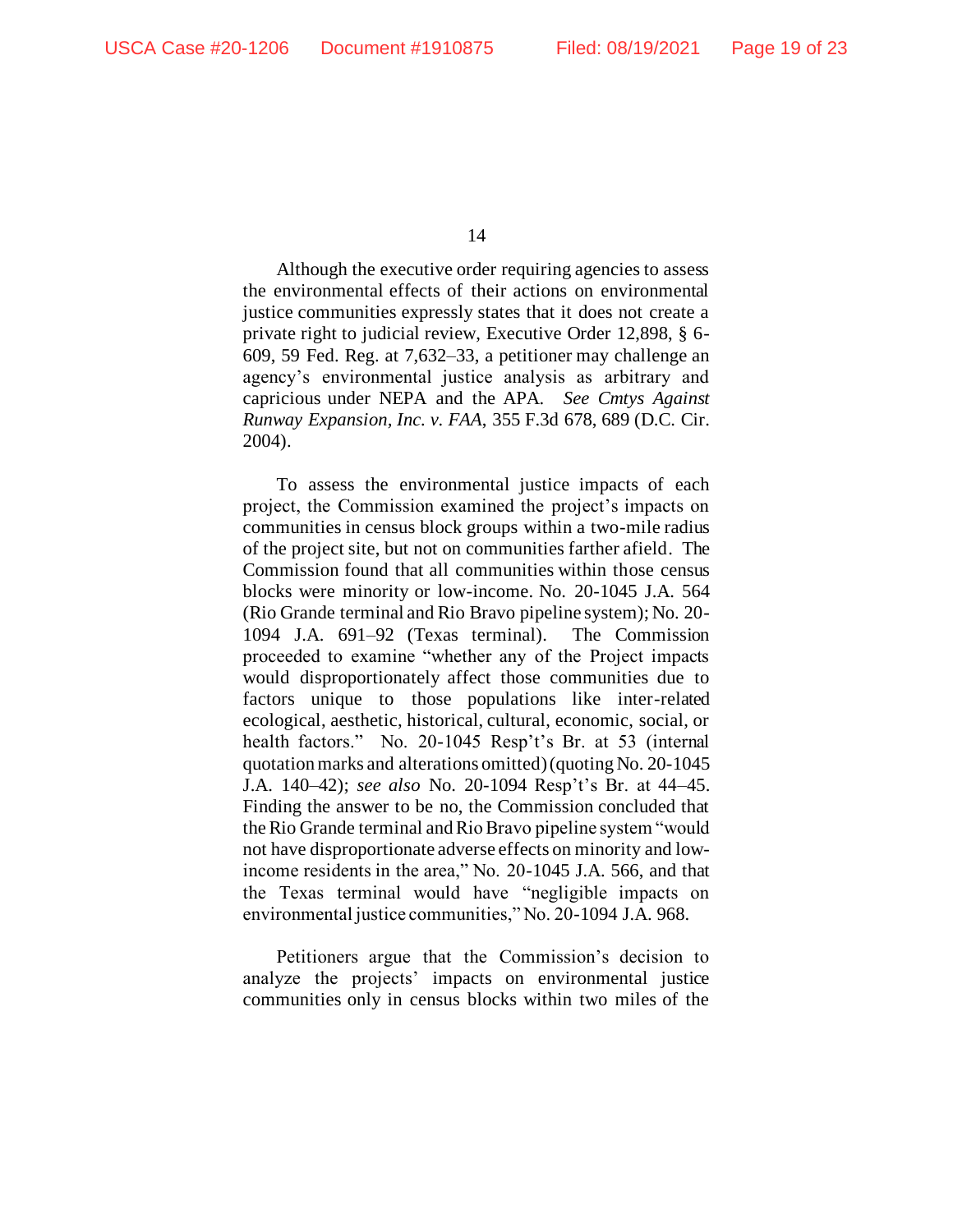project sites was arbitrary, given its determination that environmental effects from the projects would extend well beyond two miles from the project sites.

We agree. When conducting an environmental justice analysis, an agency's delineation of the area potentially affected by the project must be "reasonable and adequately explained," *Cmtys Against Runway Expansion*, 355 F.3d at 689, and include "a rational connection between the facts found and the decision made," *id.* at 685 (quoting *State Farm*, 463 U.S. at 43). Elsewhere in its EIS for each project, the Commission determined that the environmental effects of the project would extend beyond the census blocks located within a two-mile radius of the project site. For instance, the Commission determined that impacts on air quality from each project could occur within 31 miles. No. 20-1045 J.A. 610; No. 20-1094 J.A. 1008. The Commission has offered no explanation as to why, in light of that finding, it chose to delineate the area potentially affected by the projects to include only those census blocks within two miles of the project sites for the purposes of its environmental justice analyses. Because the Commission has offered no "rational connection between the facts found and the decision made," *State Farm*, 463 U.S. at 43, we find its decision to analyze the projects' impacts only on communities in census blocks within two miles of the project sites to be arbitrary. On remand, the Commission must explain why it chose to analyze the projects' impacts only on communities in census blocks within two miles of the project sites, or else analyze the projects' impacts on communities within a different radius of each project site. Additionally, it must explain whether its finding that "all project-affiliated populations are minority or low-income populations," No. 20- 1045 J.A. 142; No. 20-1094 J.A. 691–92, is still justified, and, if so, whether its conclusion that the projects "would not have disproportionate adverse effects on minority and low-income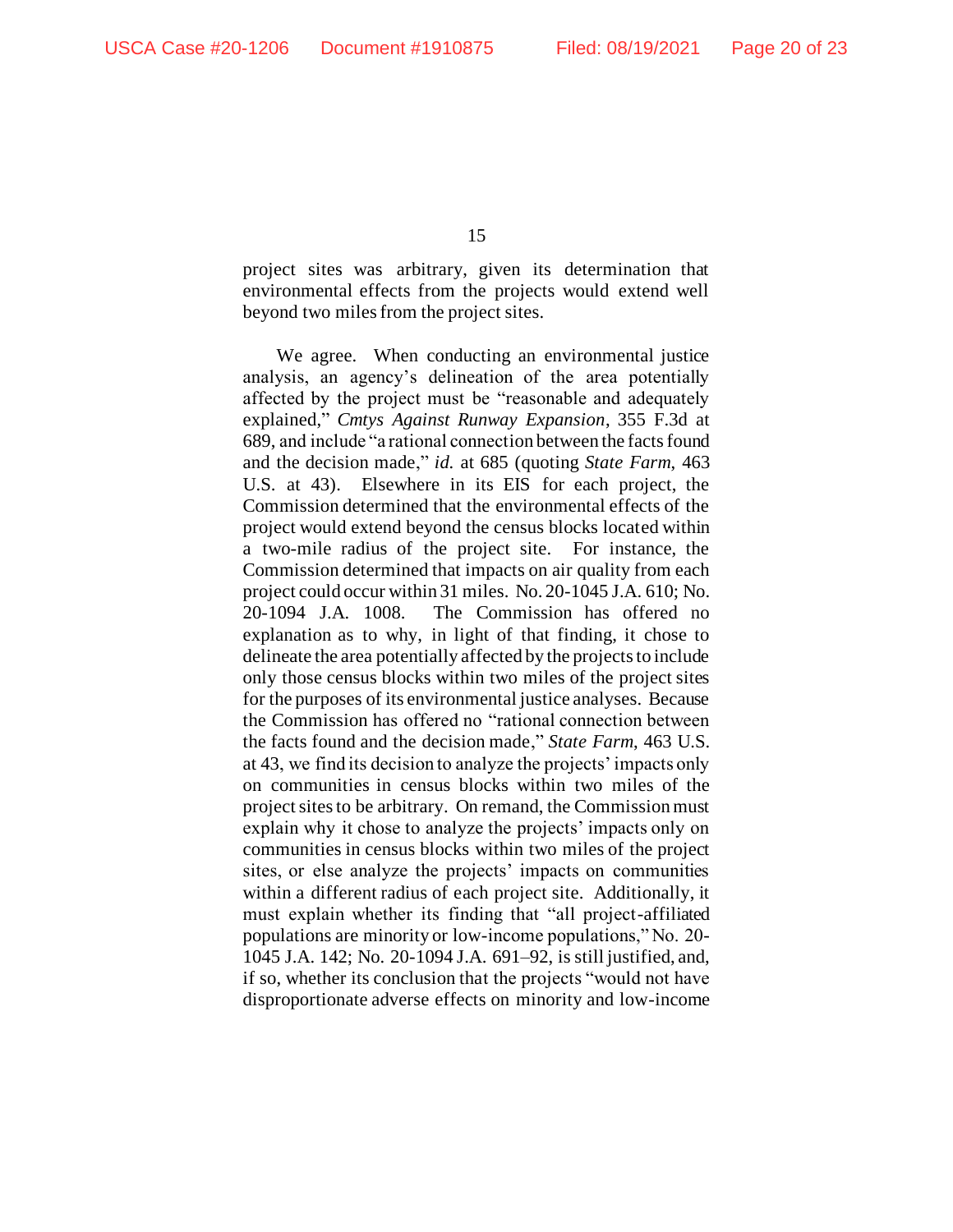residents in the area," No. 20-1045 J.A. 566; *see also* No. 20- 1094 J.A. 968, still holds.

**C.**

Because the Commission's analyses of the projects' impacts on climate change and environmental justice communities were deficient, the Commission must also revisit its determinations of public interest and convenience under Sections 3 and 7 of the NGA.

We review the Commission's orders approving LNG facilities and pipelines, like its NEPA analyses, under the arbitrary and capricious standard of the APA. *Minisink Residents for Envt'l Pres. & Safety v. FERC*, 762 F.3d 97, 105– 106 (D.C. Cir. 2014); *Midcoast Interstate Transmission, Inc. v. FERC*, 198 F.3d 960, 967 (D.C. Cir. 2000). Where the Commission rests a decision, at least in part, on an infirm ground, we will find the decision arbitrary and capricious. *Williams Gas Processing-Gulf Coast Co. v. FERC*, 475 F.3d 319, 330 (D.C. Cir. 2006).

In its orders approving the projects, the Commission explained its finding that the pipeline project was "required by the present or future public convenience and necessity," 15 U.S.C. § 717f(e), and its refusal to find that the LNG facilities were "not . . . consistent with the public interest," *Id.* § 717b(a), by relying on its NEPA analyses of the projects' impacts on climate change and environmental justice communities. In each order, the Commission explained that it concluded in its EIS that it "could not determine whether a project's contribution to climate change would be significant," *Texas Order* at 61,857; *Rio Grande and Rio Bravo Order* at 61,899, and that the projects would not disproportionately affect environmental justice communities, *Texas Order* at 61,855;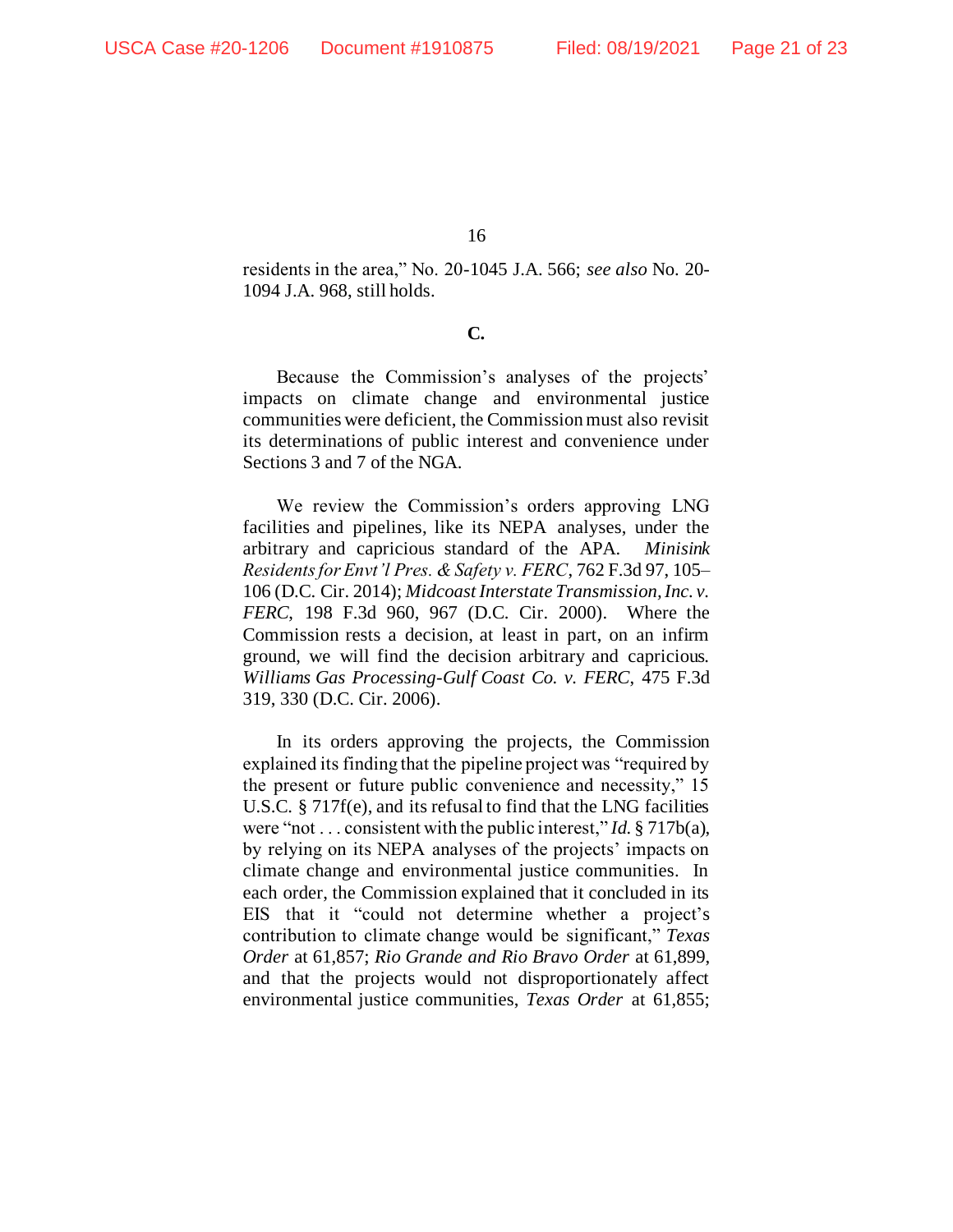*Rio Grande and Rio Bravo Order* at 61,896–97. In light of "the conclusions presented in [each] EIS," the Commission further concluded that the LNG terminals were "not inconsistent with the public interest," and that the pipeline project was "in the public convenience and necessity." *Texas Order* at 61,860; *Rio Grande and Rio Bravo Order* at 61,903. As explained above, the Commission's NEPA analyses of the projects' impacts on climate change and environmental justice communities were deficient under the APA. The Commission's determinations of public interest and convenience under the NGA were therefore deficient to the extent that they relied on its NEPA analyses of the projects' impacts on climate change and environmental justice communities. *See Williams Gas*, 475 F.3d at 330. On remand, the Commission must reconsider its determinations of public interest and convenience under Sections 3 and 7 of the NGA, along with its NEPA analyses of the projects' impacts on climate change and environmental justice communities.

#### **IV.**

Intervenors argue that the appropriate remedy for any agency error in this case is to remand the Commission's orders approving the projects without vacating the orders, because the Commission is likely to remedy any deficiencies in its orders on remand, and because vacating the orders would imperil Intervenors' ability to obtain funding necessary to complete the projects in a timely fashion.

We agree. "The decision to vacate depends on two factors: the likelihood that 'deficiencies' in an order can be redressed on remand, even if the agency reaches the same result, and the 'disruptive consequences' of vacatur." *Black Oak Energy, LLC v. FERC*, 725 F.3d 230, 244 (D.C. Cir. 2013) (quoting *Allied-Signal v. Nuclear Regul. Comm'n*, 988 F.2d 146, 150–51 (D.C. Cir. 1993)). Here both factors weigh against *vacatur*. We find